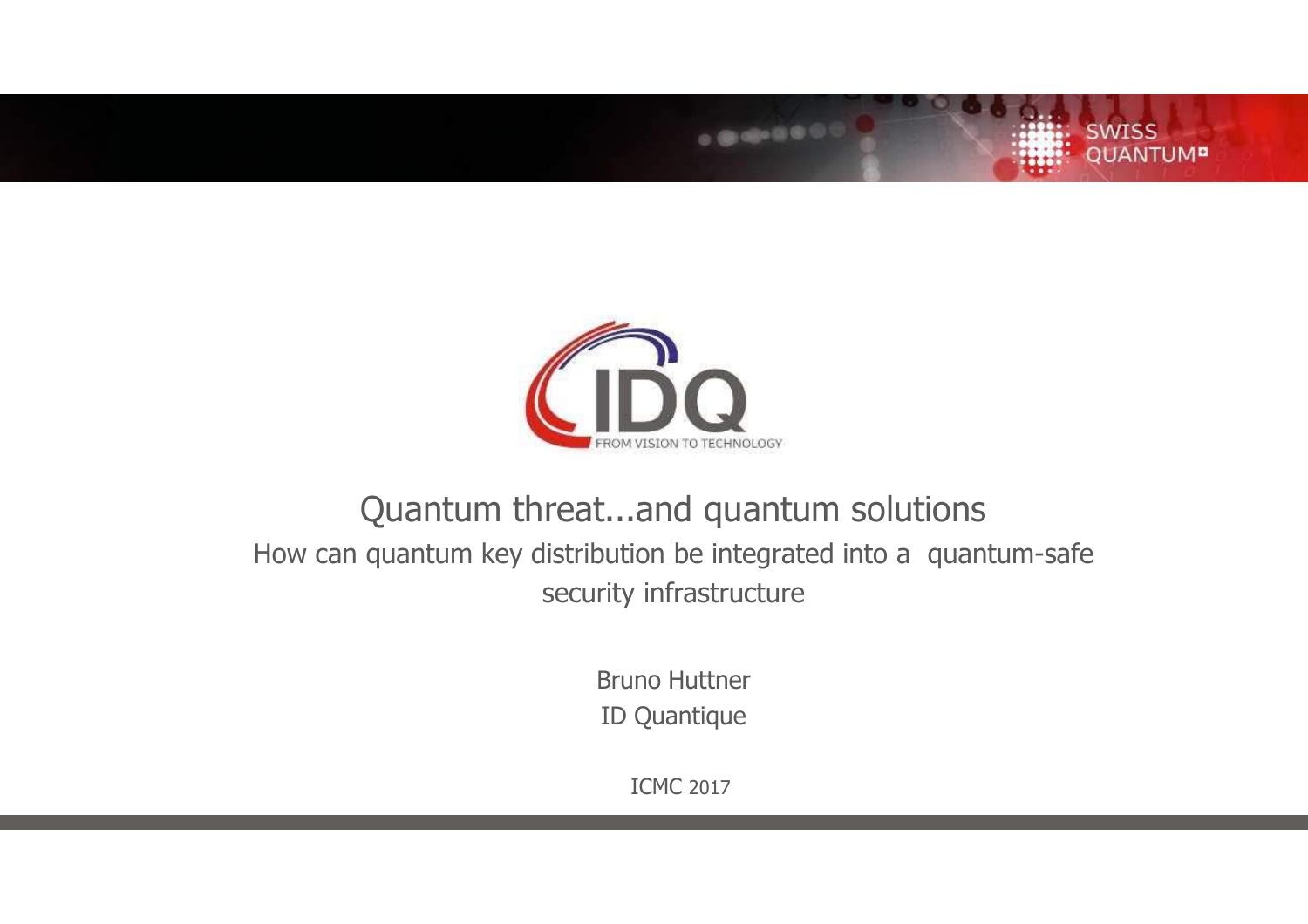### **Outline**

- $\Box$ Presentation of ID Quantique
- $\Box$ The Quantum Threat
- $\Box$ Quantum Solutions (1): QRNGs
- $\Box$ Quantum Solutions (2): QKD
- $\Box$ Integration of QKD in optical networks today
- $\Box$ Towards a world-wide QKD network
- $\Box$ Conclusion

**SWISS** 

**UANTUM<sup>D</sup>** 

.......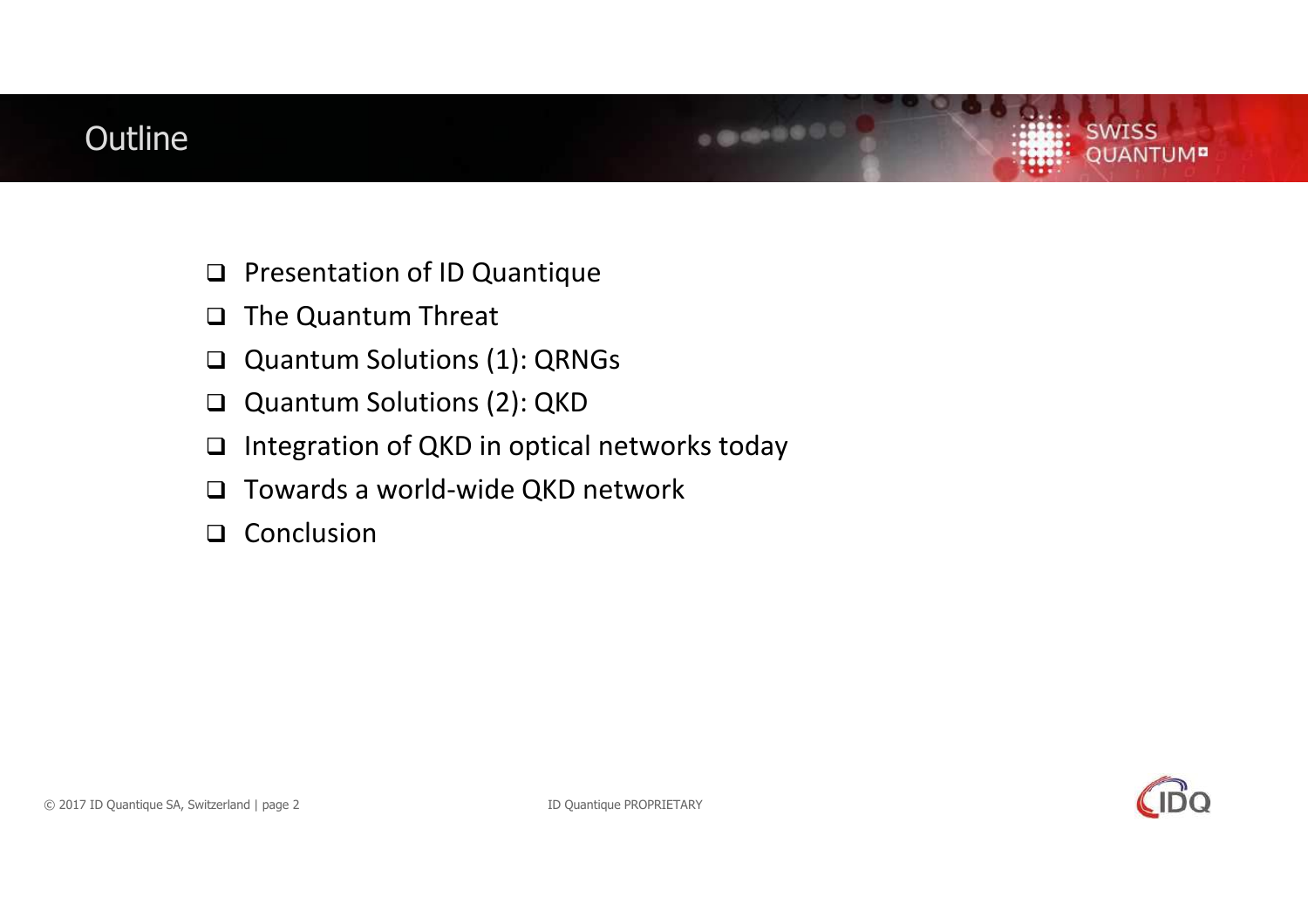### ID Quantique – Company Profile



Founded in 2001

Geneva, Switzerland



- Key technology: photon countingThree business units:
	- $\bullet$ Photon counting & Instrumentation
	- •Quantis: Quantum Random Number for Key Generation
	- •Quantum-Safe Security



Performs R&D, production, professional services, integration, supportClients : Governments / Banks / Gaming Industry / Universities / IT Security

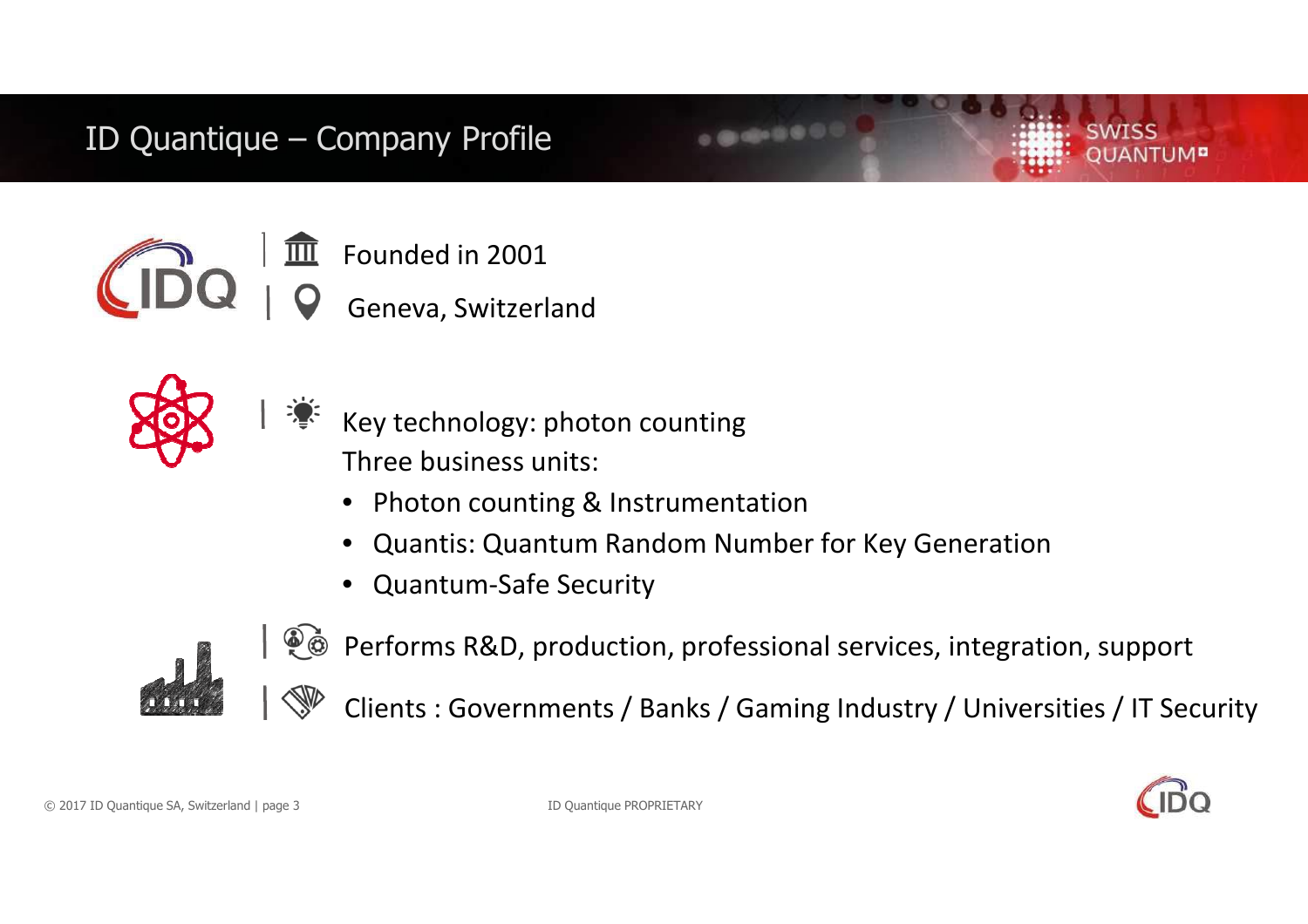### The Quantum Threat



The hacker's point of view today... The hacker's point of view today...



 $-0.000$ 

# Quantum Computer



SWISS<br>QUANTUM<sup>B</sup>

© 2017 ID Quantique SA, Switzerland | page 4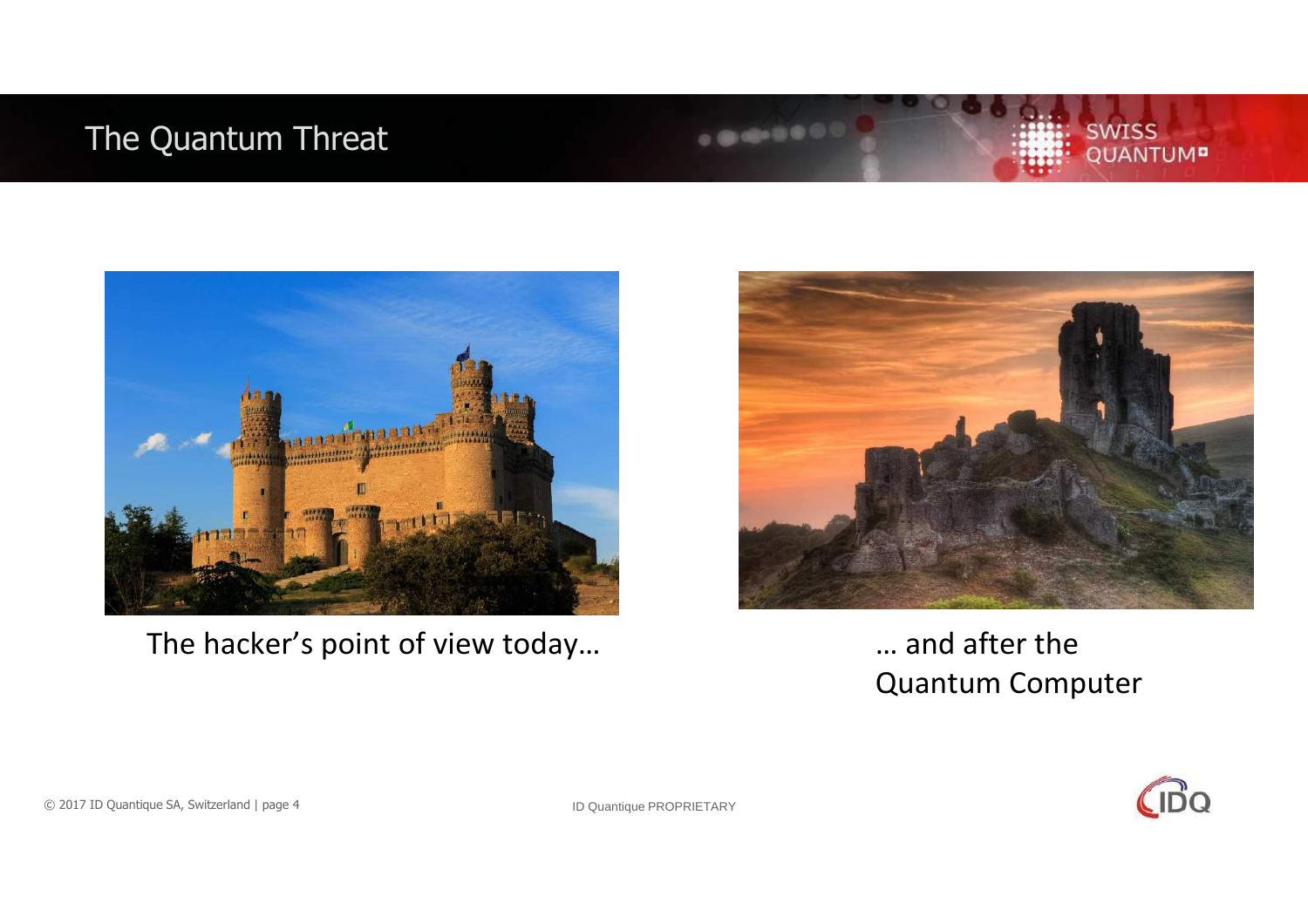

# QUANTUM SOLUTION (1):QUANTUM KEY GENERATION

 $\mathsf{C}$ Do

© 2017 ID Quantique SA, Switzerland | page 5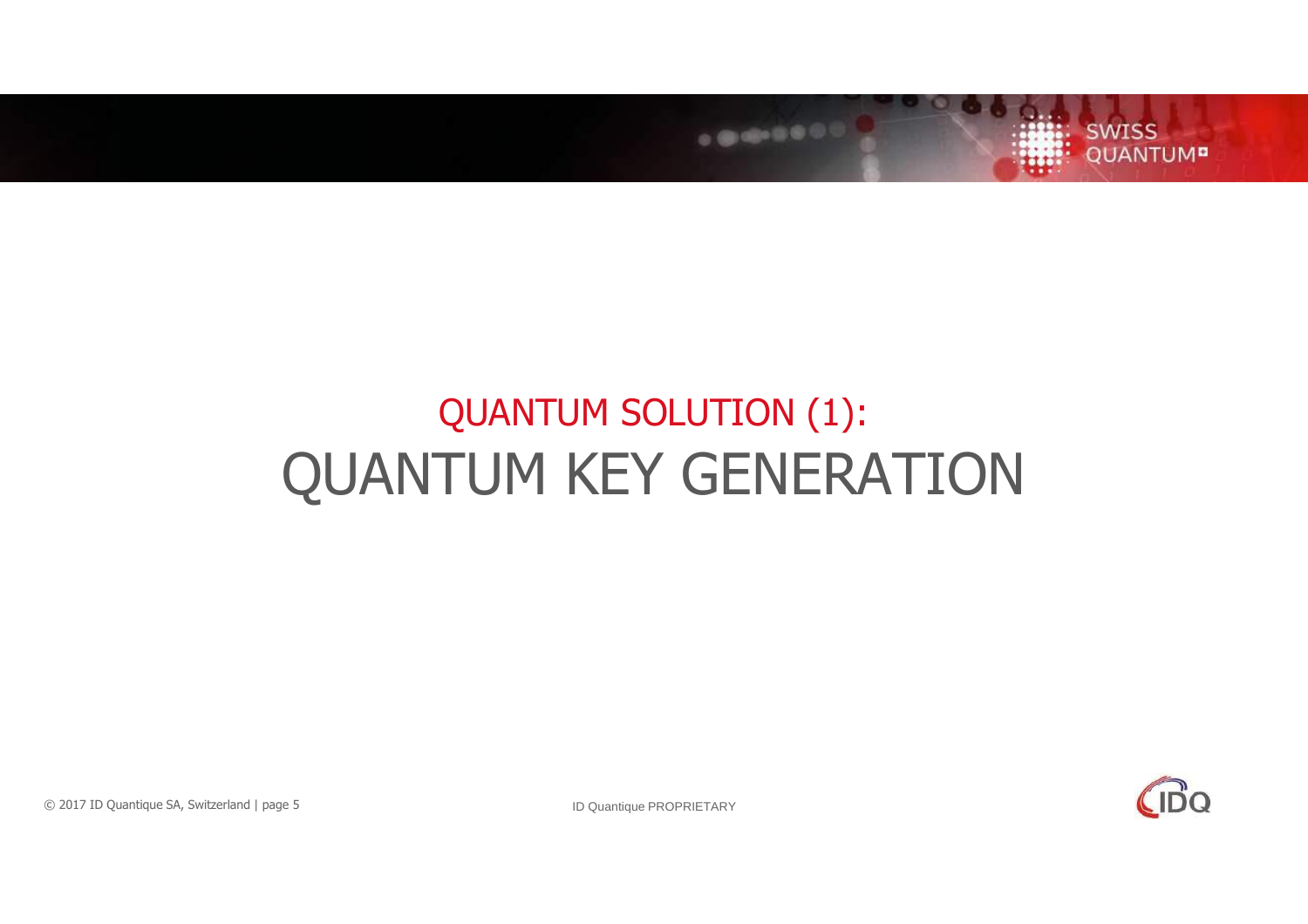### True Random Number Generator based on Quantum Physics

"0"

 $\sim$  0  $\begin{array}{|c|c|c|} \hline 0 & 1 & 1 & 0 & 1 \ \hline \end{array}$  $\overline{\phantom{a}}$ Photons**"1"** Source Semi-transparent of photonsmirror



**SWISS** 

**QUANTUM<sup>B</sup>** 

© 2017 ID Quantique SA, Switzerland | page 6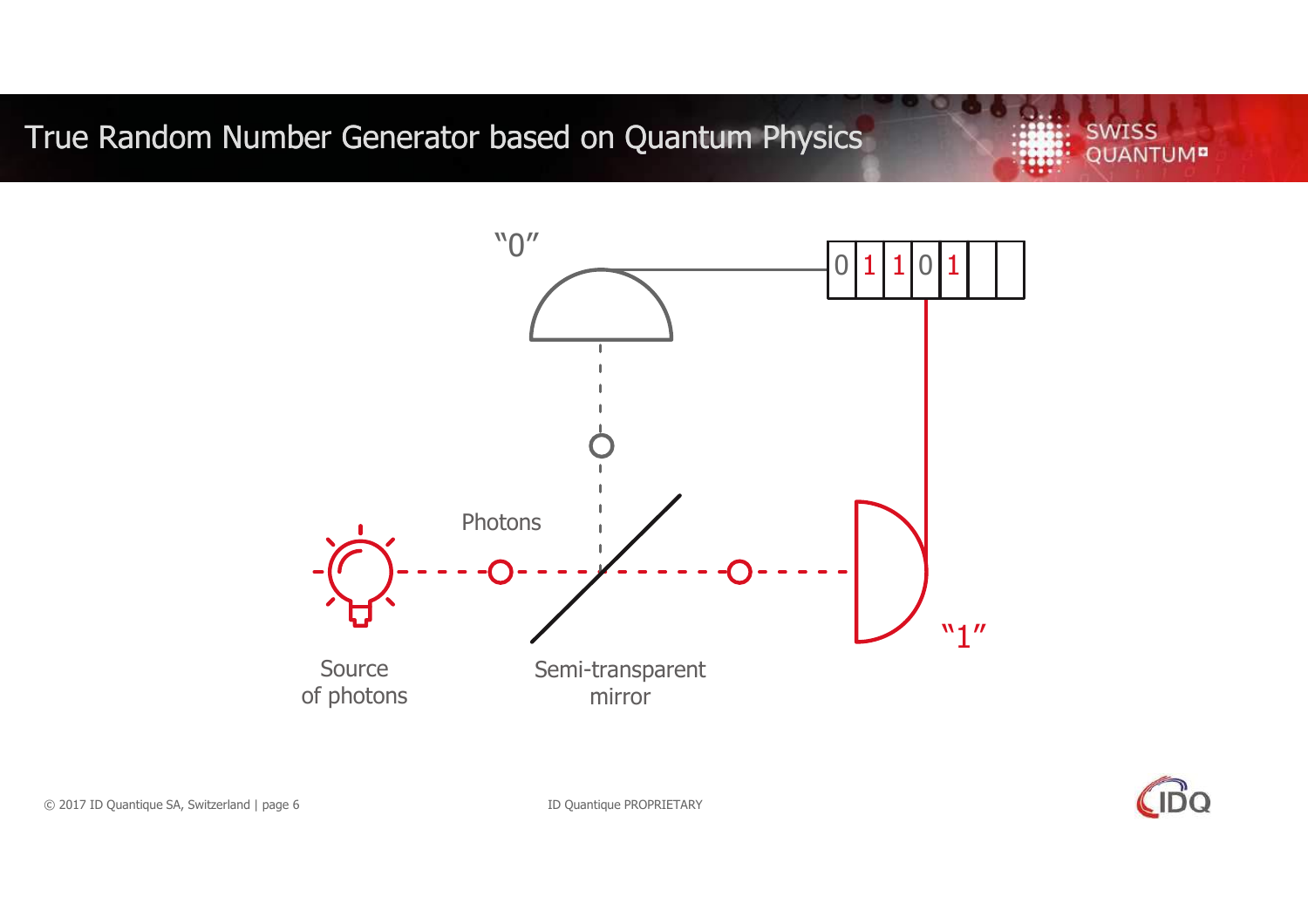

# QUANTUM SOLUTION (2):QUANTUM KEY DISTRIBUTION

 $\sqrt{10}$ 

© 2017 ID Quantique SA, Switzerland | page 7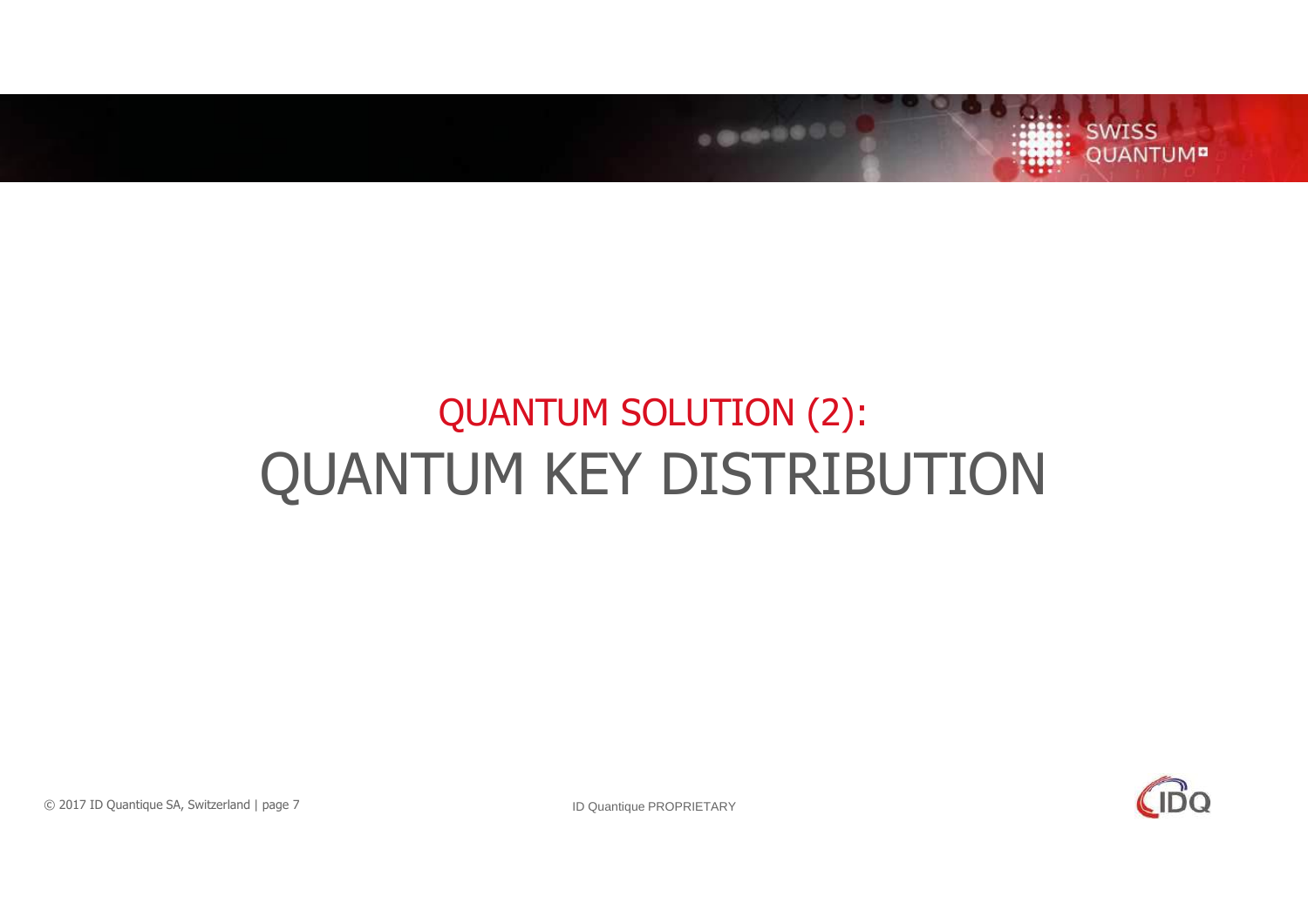## Quantum Key Distribution (QKD): Basic idea

**SWISS QUANTUM<sup>B</sup>** 

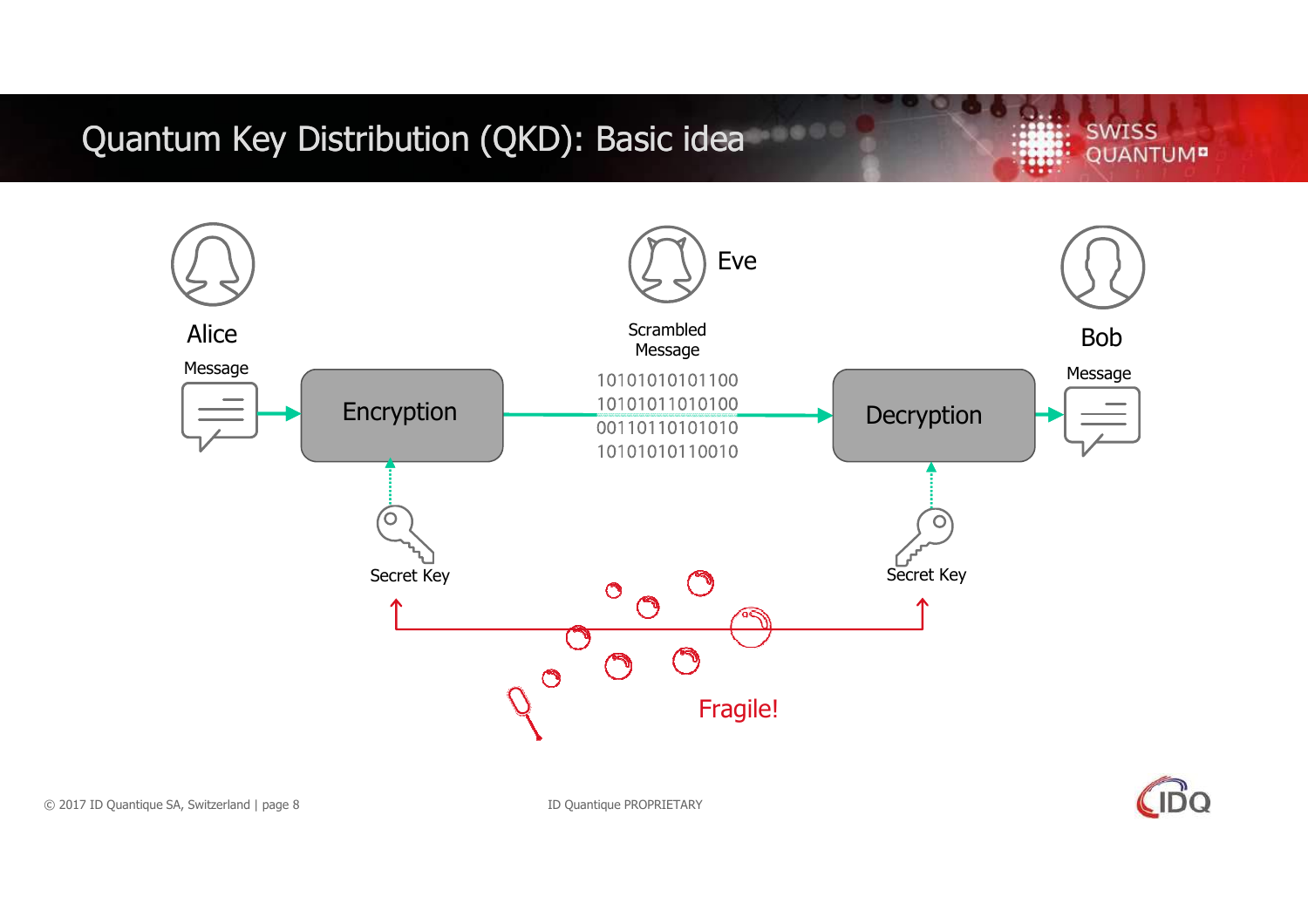### QKD: The quantum Channel



.......

 $\bigcirc$ 

**SWISS** 

**QUANTUM<sup>B</sup>**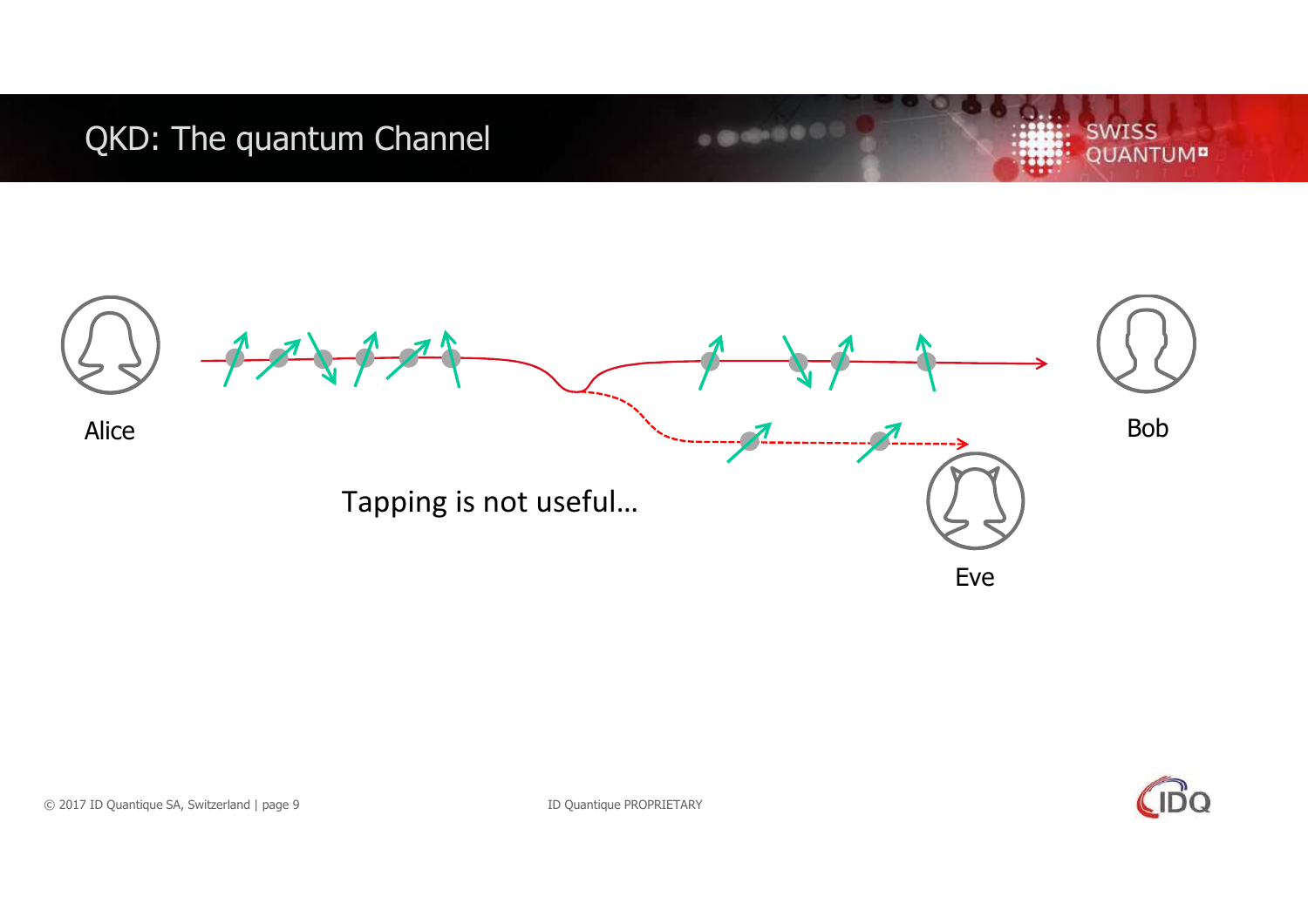QKD: The quantum Channel



 $-0.001$ 

ID Quantique PROPRIETARY



**SWISS** 

**QUANTUM<sup>B</sup>**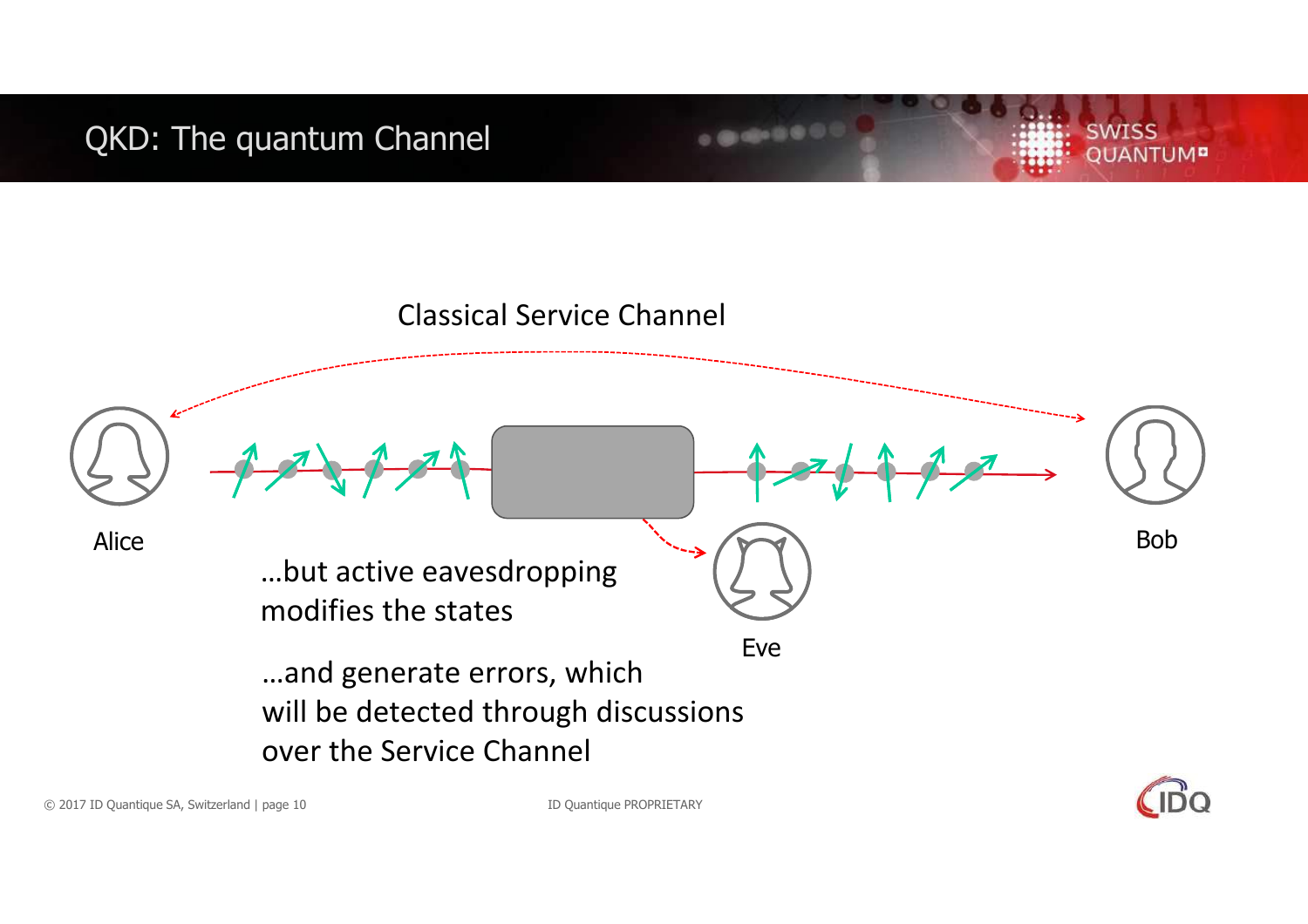### QKD: Pros & Cons

| <b>Pros</b>                            | <b>Cons</b>                                                                                                                                   |
|----------------------------------------|-----------------------------------------------------------------------------------------------------------------------------------------------|
| Based on different principle (physics) | Need physical infrastructure                                                                                                                  |
| Not impacted by QC                     | Limited distance between nodes<br>(to date)                                                                                                   |
| Provable security of transmission      | Only part of the solution:<br>Needs conventional crypto to use the<br>key (e.g. symmetric key encryption);<br>And post-quantum Authentication |
| Real-time eavesdropping possible only  |                                                                                                                                               |
| Adds one layer of security             |                                                                                                                                               |

 $0.0000000$ 

- More complicated and costly to implement
- Useful for high-level and long-term security



**SWISS** 

**QUANTUM<sup>B</sup>** 

© 2017 ID Quantique SA, Switzerland | page 11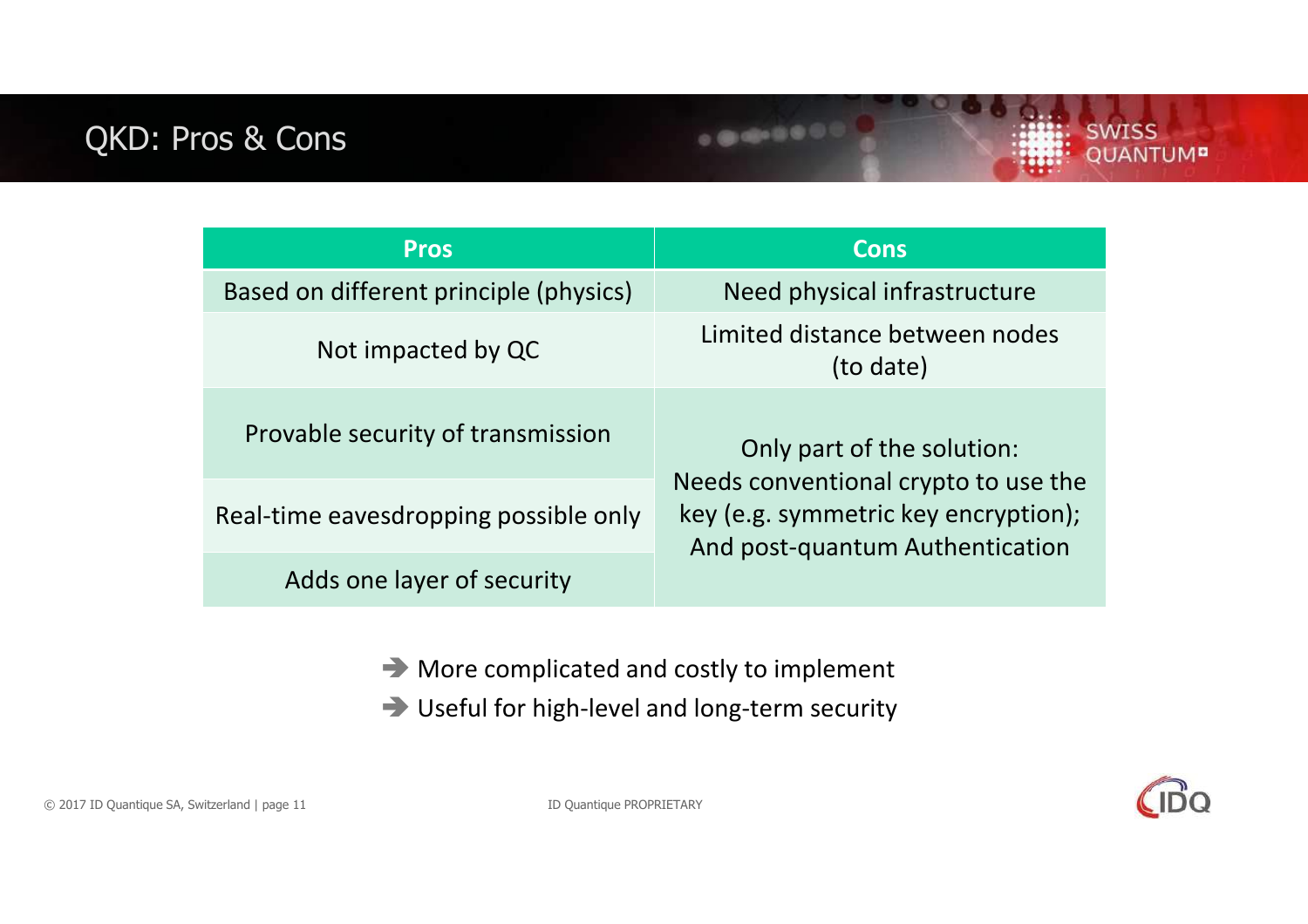

# INTEGRATING QKD IN QUANTUM-SAFESECURITY INFRASTRUCTURE



ID Quantique PROPRIETARY

© 2017 ID Quantique SA, Switzerland | page 12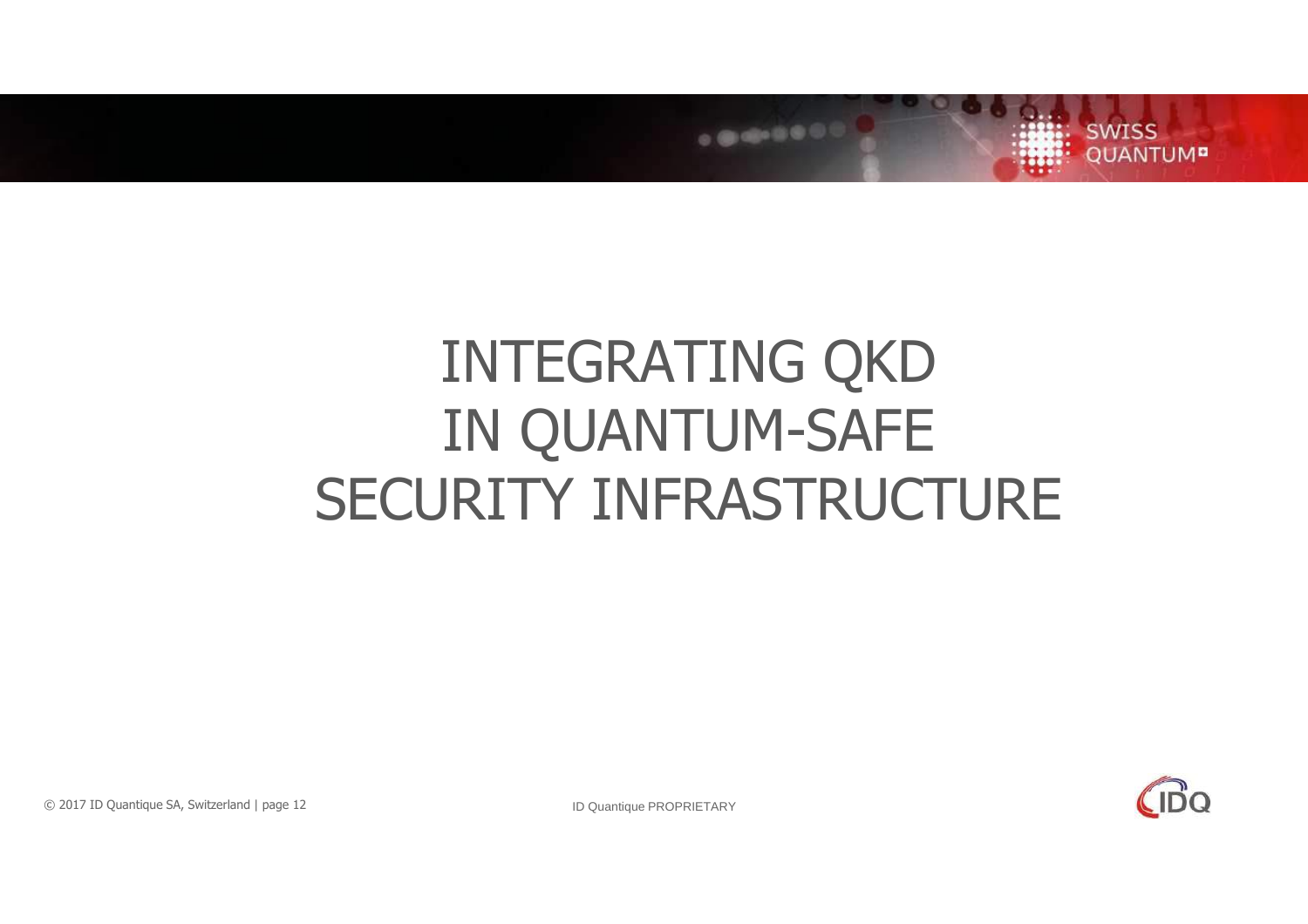### All links are NOT born equal!





### Safety has to be adapted to the communication links.



**SWISS** 

QUANTUM<sup>B</sup>

© 2017 ID Quantique SA, Switzerland | page 13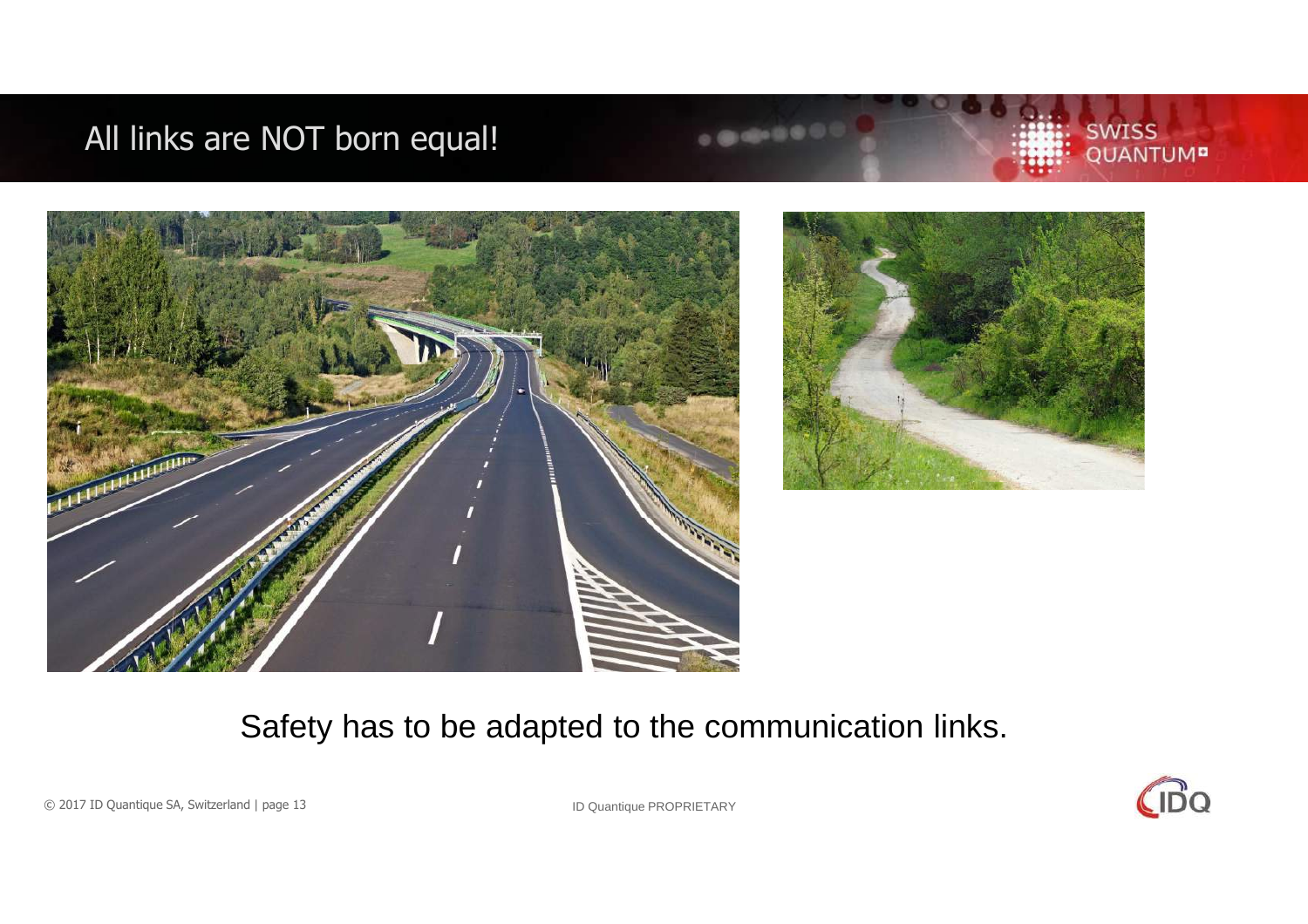### Use QKD today as an add-on to current encryption systems

**SWISS QUANTUM<sup>B</sup>** 





© 2017 ID Quantique SA, Switzerland | page 14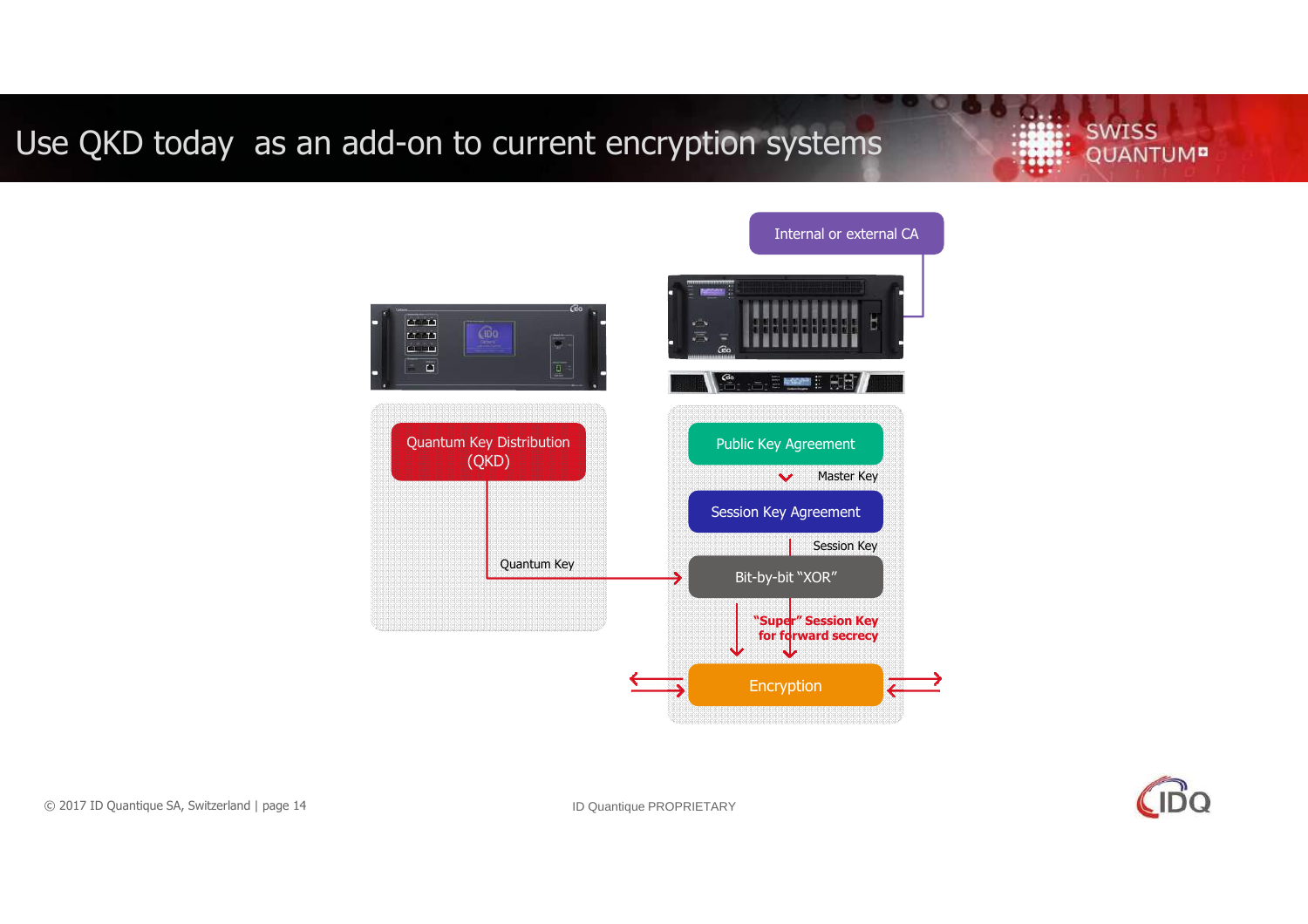### Use QKD today for Critical Links

Critical backup

 $0.00000000$ 



**IDC** 

**SWISS** 

**QUANTUM<sup>B</sup>**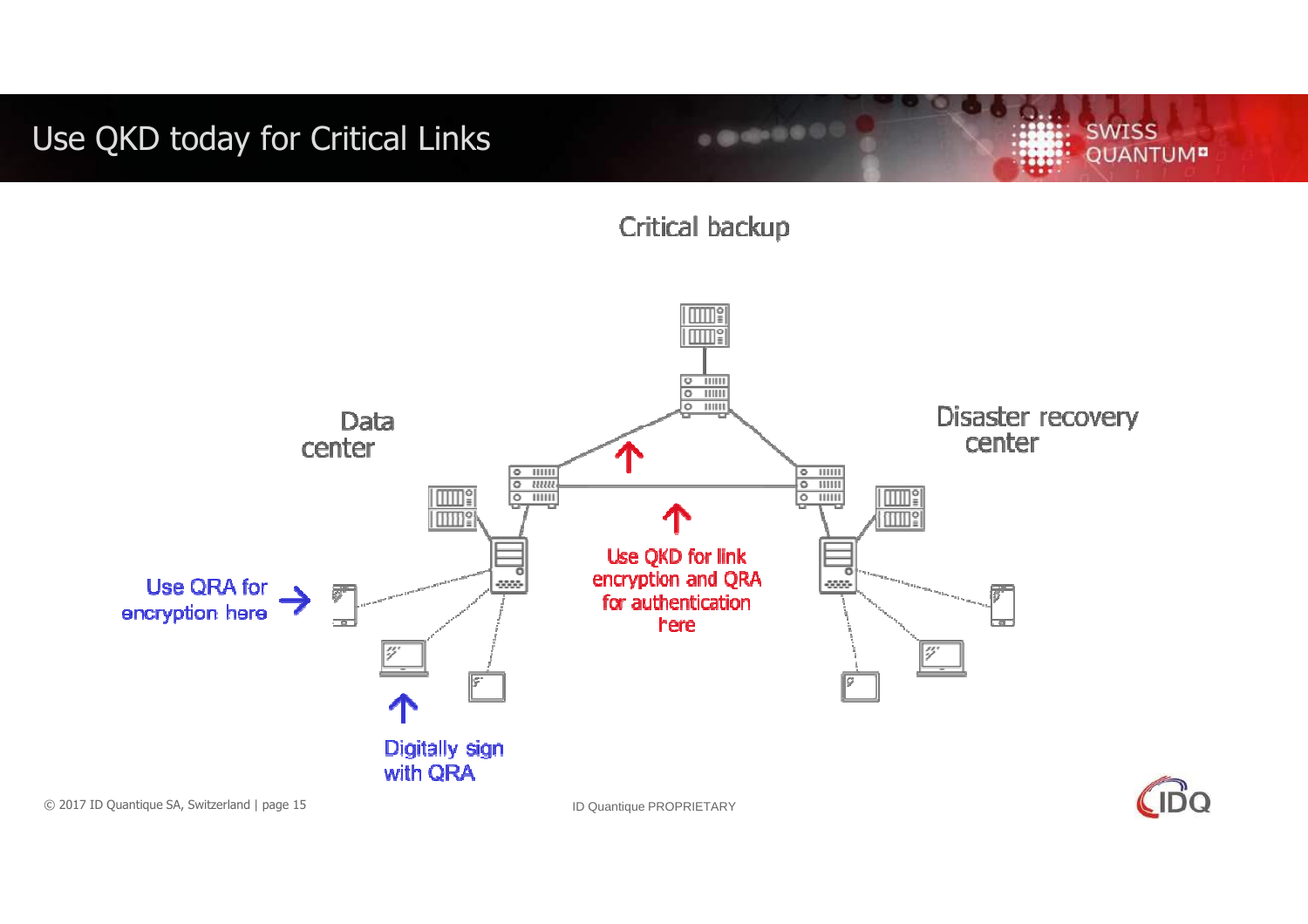Towards integration in security infrastructure

**SWISS JANTUM<sup>D</sup>** 



# ROADMAP FOR QKD

- □ Trusted Nodes for long-distance QKD
- $\Box$ Free Space QKD with satellites
- $\Box$ Global QKD Network based on Quantum Memories

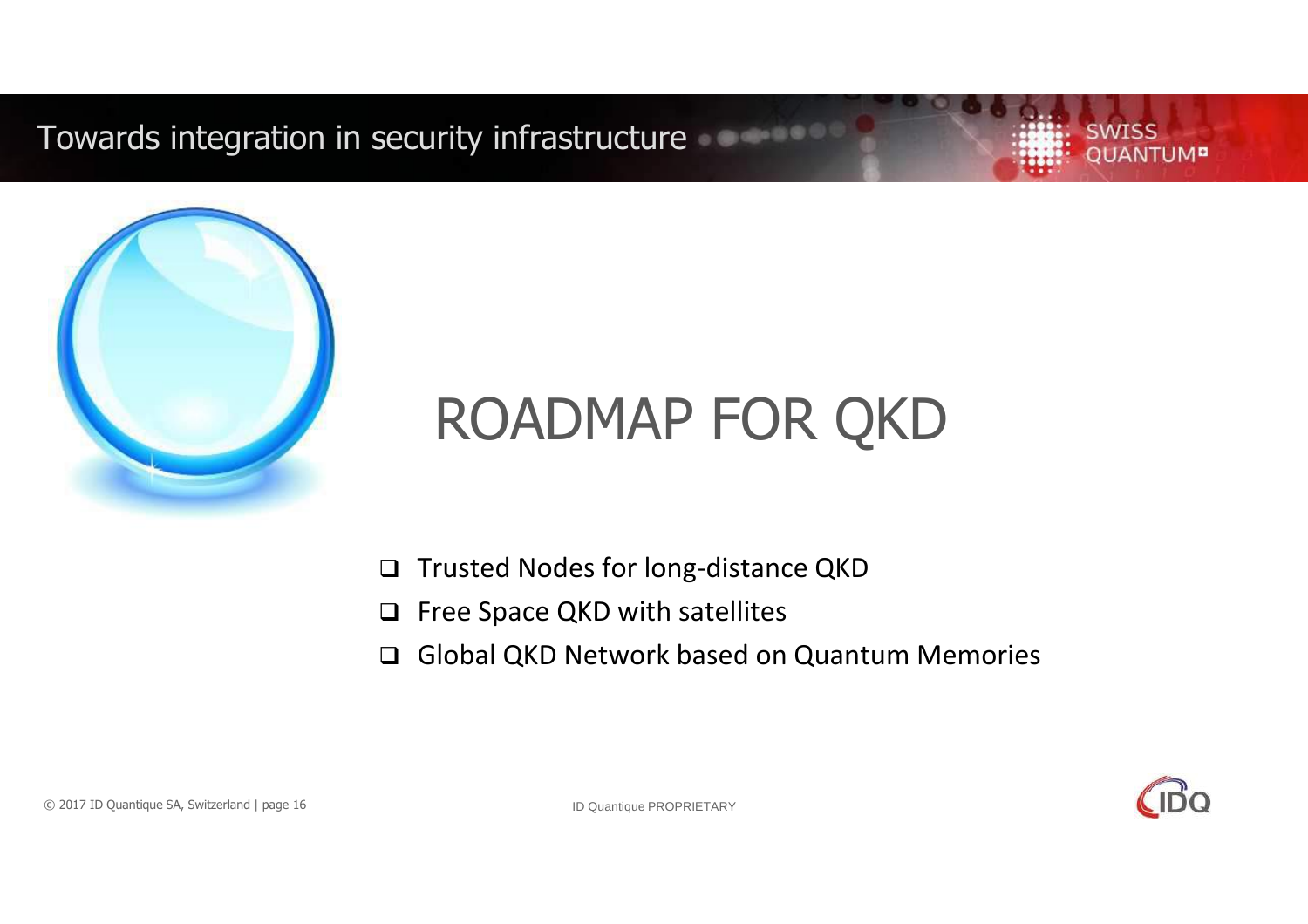Step 1: Long distance QKD with Trusted Nodes

**SWISS QUANTUM<sup>B</sup>** 



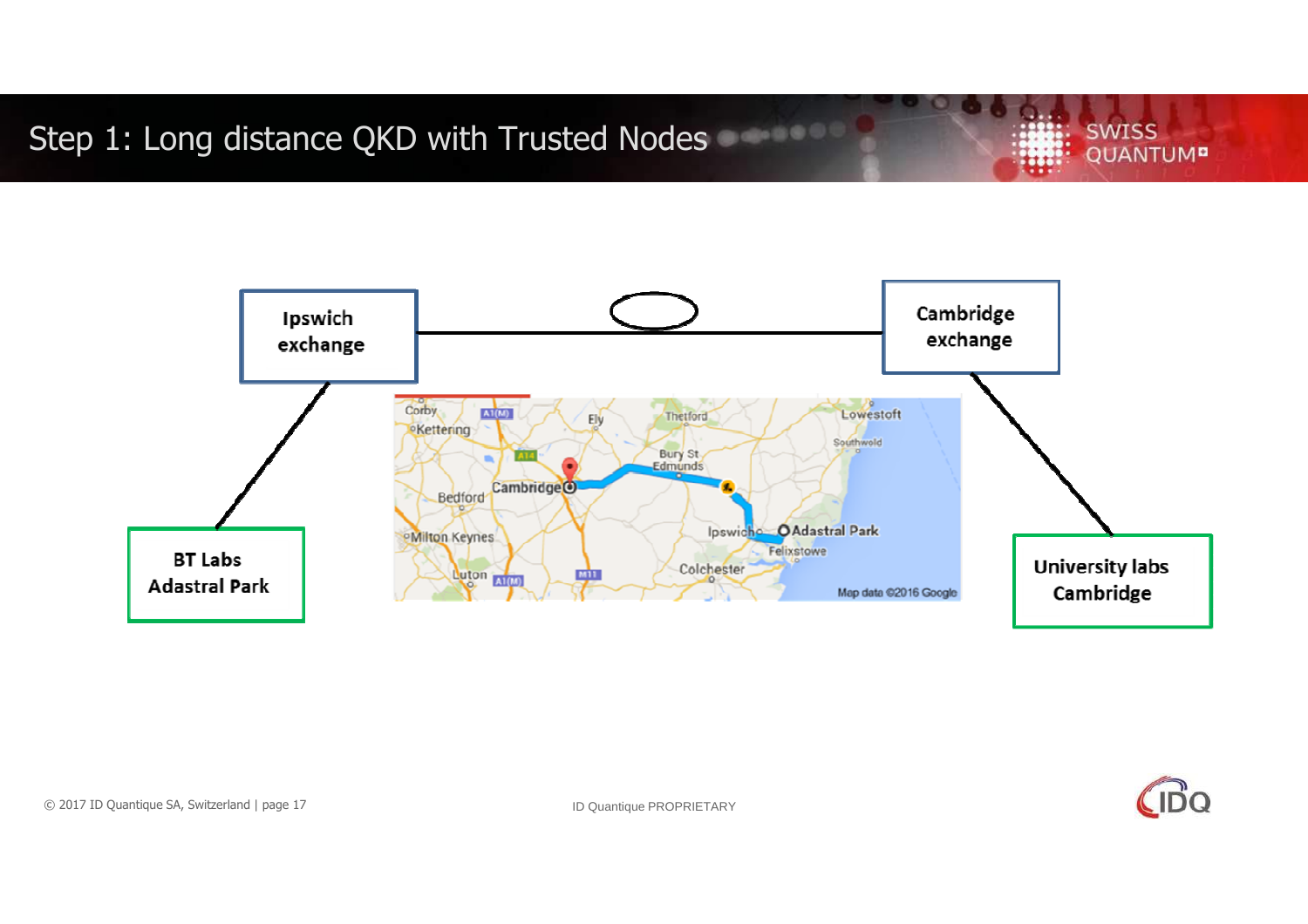### What about longer links: The Chinese Quantum Backbone

### **SWISS OUANTUM<sup>n</sup>**

- Total Length 2000 km
- 2013.6-2016.12
- 32 trustable relay nodes
	- **31 fiber links**
- **Metropolitan networks** 
	- **Existing: Hefei, Jinan**
	- New: Beijing, Shanghai
- **Customer: China Industrial**
- & Commercial Bank; Xinhua **News Agency; CBRC**

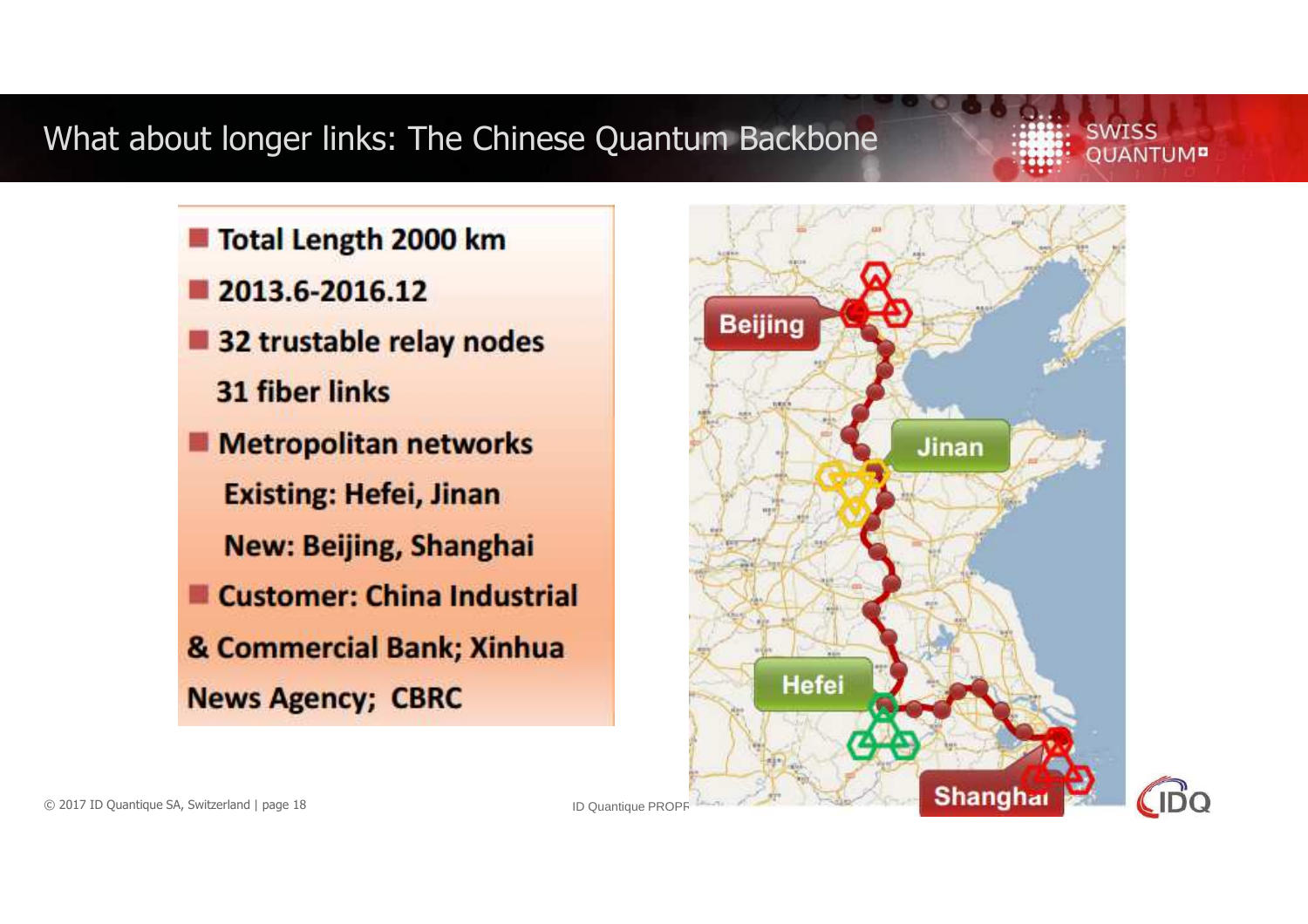### Step 2: A Global Network Based on Free Space QKD

# Quantum Key **Quantion**

### ▸Free Space QKD

- QKD links with LEO satellites
- LEO acts as a **trusted node** to transport the key to the necessary location.

▸ Free space QKD is moving out of the lab & into industry

- o Chinese have launched a QKD satellite in August 2016 and QKD system in space station in September.
- o Worldwide interest at the academic/government level
- o IDQ has started feasibility studies for practical systems (Eurostars and Swiss Space Office)



**SWISS** 

**OUANTUMP** 

© 2017 ID Quantique SA, Switzerland | page 19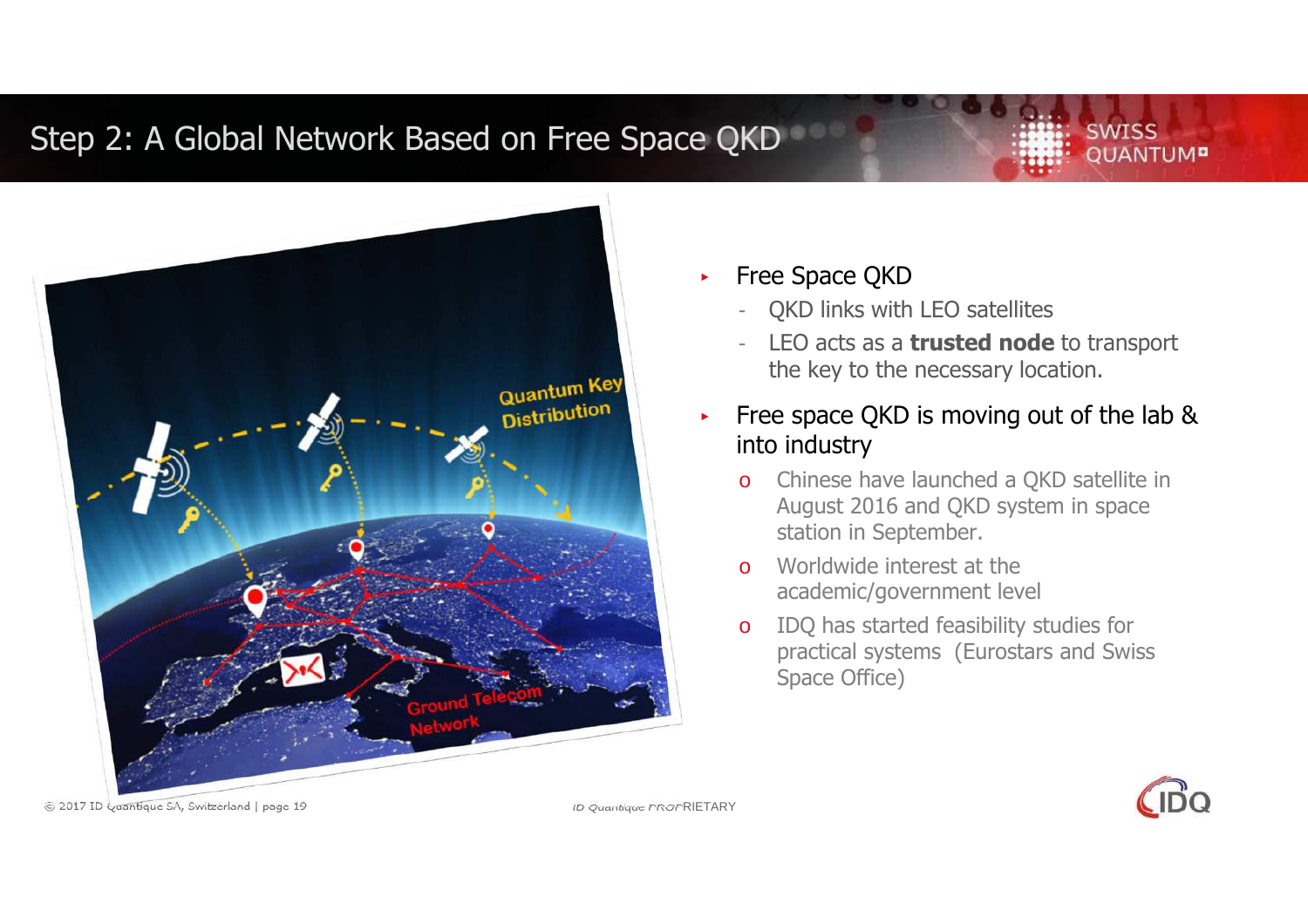### Step 3 : A world-wide QKD infrastructure



 $\Box$  Build a QKD infrastructure based on Quantum Memories (QM)

**SWISS** 

**OUANTUM<sup>B</sup>** 

- □ Each node exchanges QMs with the others
- $\Box$  Customers come to any node to recharge their QMs (similar to bank notes and ATM infrastructure)
- □ Nodes need not be trusted anymore

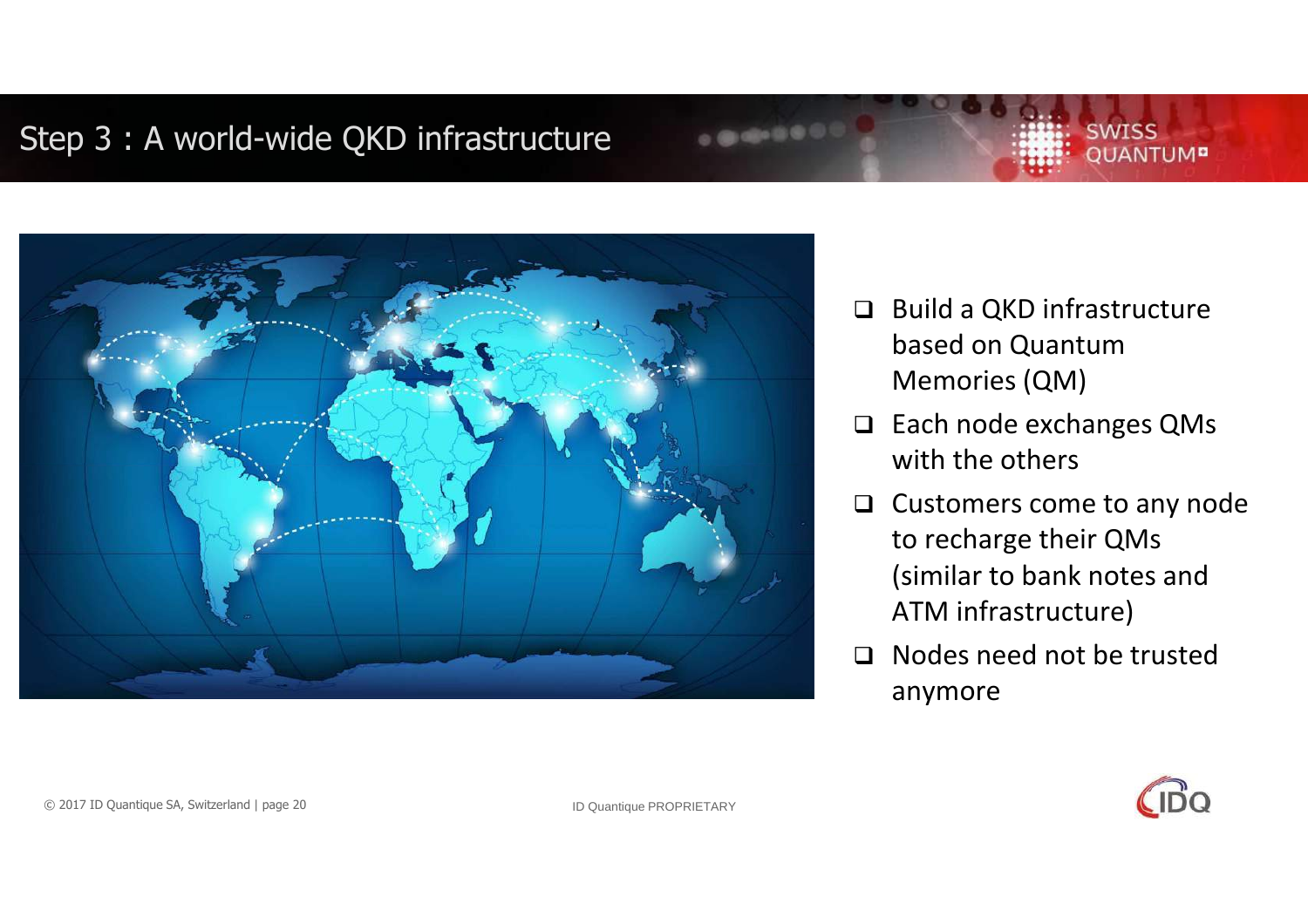



### What the Quantum has taken away…

### …the Quantum can give back!

.......



© 2017 ID Quantique SA, Switzerland | page 21